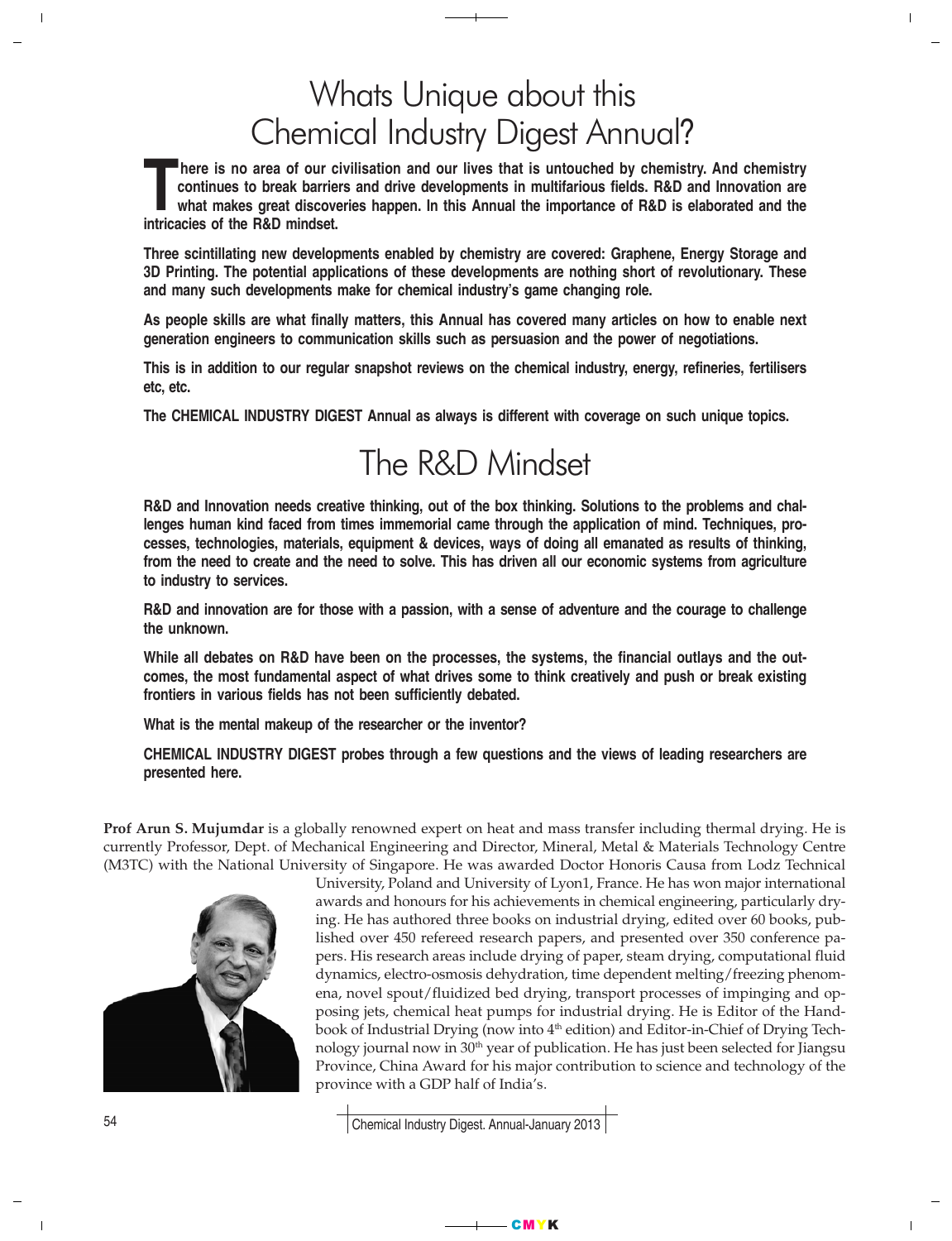### **Q: What drives people to R&D/innovation?**

**Prof Mujumdar (M):** Intellectual and/or commercial needs of individuals and/or organizations. Academics have little financial reward for innovation and yet they do strive for innovation (although not as frequently as one would expect as the incentive is often minimal).

Personally, I get "intellectual satisfaction" out of having come up with some innovative ideas that others could benefit from.

#### **Q: What is the mental makeup of an innovator?**

**M:** I believe that someone with both breadth of knowledge of a specific field as well as depth are more likely to be innovative. Of course, some innovations are simply serendipitous but one cannot count on such innovations by and large. Desire to make a contribution to society is also a powerful driving force. This is lacking in purely commercially driven organizations for good reason.

## **Q: What are some of the important requirements to encourage scientists in R&D /innovation?**

**M:** Give free time to think (20-25% of work time) to do whatever the scientist wants to work on. Creativity or innovation cannot be regulated. If one must follow rules then by definition there can be no innovation. There should be appropriate incentives. Due credit should be given to the true innovators…it should not be diluted by distributing it to those who made peripheral or inconsequential contribution e.g. a Group Leader or Manager, when it is not appropriate.

## **Q: What is the environment you seek to get ideas for innovation?**

**M:** Personally, I get new ideas when I walk in the park early morning before sunrise or when I reduce mental stress by doing some watercolors and the mind is calm and uncluttered. Often ideas emerge during discussions with students, colleagues or while listening to talks at meetings. I personally find flipping through journal pages and scanning papers in unrelated areas have given me the most ideas for innovative research. Cross-disciplinary transfer of knowledge can yield rich dividends. This is a limitation in today's tendency to only look up papers in one's area of direct interest using keywords and computer-aided literature searches.

#### **Q: How can you create a team of innovators?**

**M:** With great difficulty and a lot of luck! Very few are true innovators. On the other hand only incremental innovations are often used by industry. Radical ones are hard to sell due to inherent risks involved.

Giving freedom to think, to experiment, to fail and otherwise think out of the proverbial box, is the key. Multi-cultural, multi-disciplinary, multi-national teams are more likely to innovate as each member brings something different to the "Innovation Table". If everyone thinks alike then no one is really thinking. Encourage diversity. Make small teams. Larger teams are unlikely to have a consensus and hence will be ineffective in general.



Dr Khijar Sarnaik (BSc Chemistry, Mumbai University, MSc (Analytical Science), Indian Institute of Science, Mumbai, PhD (Chemistry), BARC) hails from Ratnagiri Maharashtra. Prior to joining Nalco, he was Global Technology Director, GE Global Research, heading the Silicone and Quartz technology team at John F. Welch Technology Center in Bangalore. He had a stint of more than 19 years with Procter & Gamble where he had several successful international R&D leadership assignments across their global technical centers in India, Japan and USA.

He enjoys digital photography, digital graphic design, building computers and loves painting. He is familiar with more than seven languages.

#### **Q: What drives people to R&D/innovation?**

**Dr K Sarnaik (KS):** There are a number of key drivers for pursuing R&D/Innovation, could include combination of the following:

- ❍ Motivation to make a positive impact, change the way things are done.
- ❍ Excitement of seeing the outcome of their R&D/Innovation in the form a product/service. Thrill of exploring the unknowns.

Chemical Industry Digest. Annual-January 2013

CMYK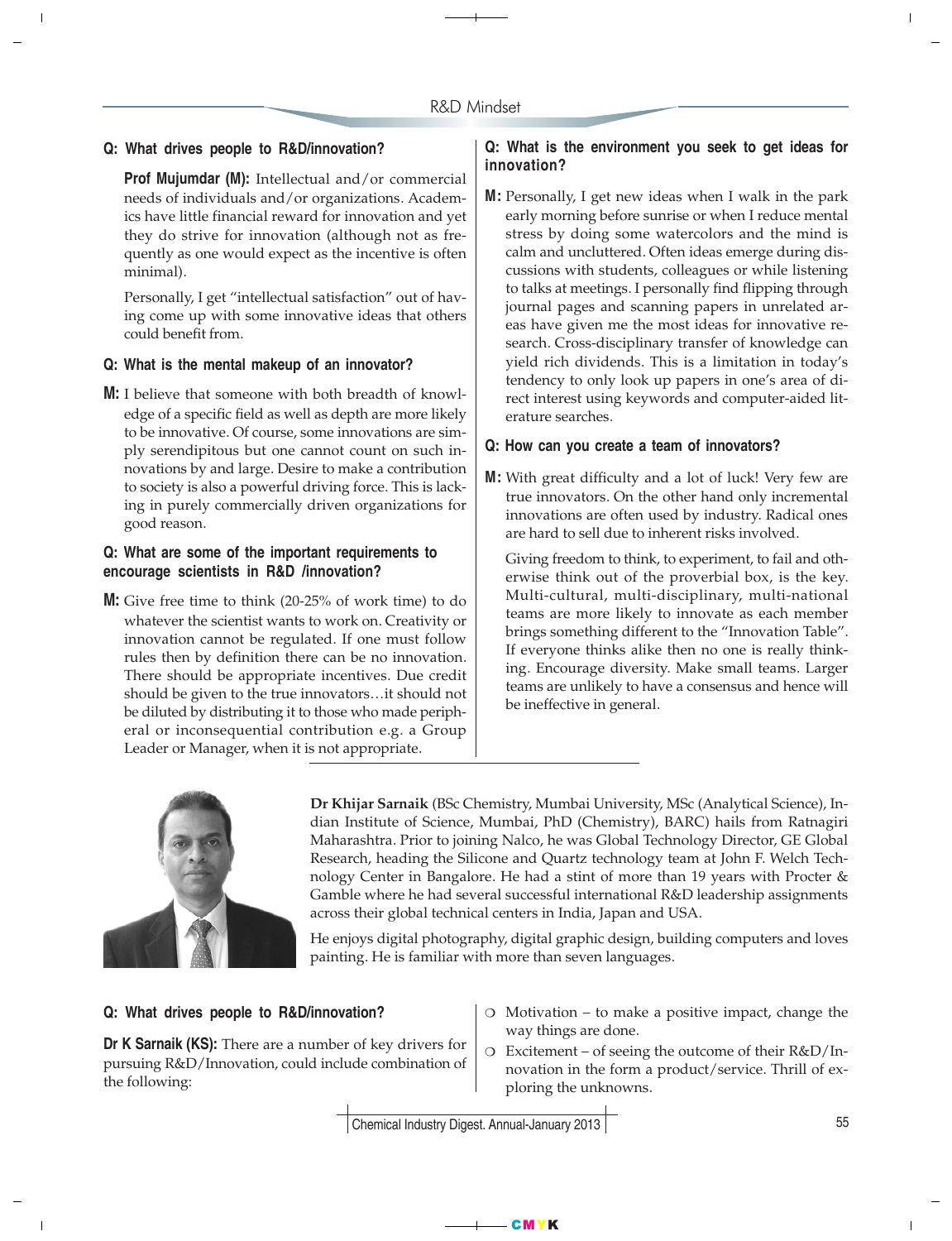## R&D Mindset

 $\overline{1}$ 

 $\mathbf{I}$ 

| $\circ$ Association – associate with a discovery; delight the<br>customer/consumer experience.<br>$\circ$ Change – Changing the status quo.<br>O Curiosity - leverage the subject matter expertise.<br>O Contribute and impact our society, to a greater good.<br>O A rewarding and satisfying career.<br>Q: What is the mental makeup of an innovator? |  | Energise - demonstrate organization's commitment to<br>$\circ$<br>the business, produce and cultivate innovators. Keep<br>the organization motivated.<br>Enable – help manage risk taking, implement ideas<br>$\circ$<br>quickly through rapid decision making. |
|---------------------------------------------------------------------------------------------------------------------------------------------------------------------------------------------------------------------------------------------------------------------------------------------------------------------------------------------------------|--|-----------------------------------------------------------------------------------------------------------------------------------------------------------------------------------------------------------------------------------------------------------------|
|                                                                                                                                                                                                                                                                                                                                                         |  | Q: What is the environment you seek to get ideas for<br>innovation like for instance in the stillness of night, early<br>mornings or in a tranquil atmosphere - anything else                                                                                   |
|                                                                                                                                                                                                                                                                                                                                                         |  |                                                                                                                                                                                                                                                                 |
| $\circ$ Creative and energetic – able to influence people<br>around them.                                                                                                                                                                                                                                                                               |  | KS: Not sure any of the above environmental factors nec-                                                                                                                                                                                                        |
| Ability to identify non-obvious insights and transform<br>them into an opportunity.                                                                                                                                                                                                                                                                     |  | essarily contribute to idea generation; least distur-<br>bance in a brainstorming session is helpful. Creative<br>worrying of a given problem leads to the solution.                                                                                            |
| O Thrive on freedom and flexibility; welcome challenges<br>as an opportunity.                                                                                                                                                                                                                                                                           |  | Looking for similarities of the problem in totally un-<br>related areas could also lead to creative solutions.                                                                                                                                                  |
| O Good at identifying opportunities by collaborating<br>with others.                                                                                                                                                                                                                                                                                    |  | Q: How can you create a team of innovators?                                                                                                                                                                                                                     |
| O Positive and compelling view of the future.                                                                                                                                                                                                                                                                                                           |  | <b>KS:</b> $\circ$ Leverage diversity – Technical diversity, diversity                                                                                                                                                                                          |
| O Passionate about innovation.                                                                                                                                                                                                                                                                                                                          |  | of thoughts and approaches; reach out to others,                                                                                                                                                                                                                |
| O Realistic and informed.                                                                                                                                                                                                                                                                                                                               |  | connect what's needed with what's available.                                                                                                                                                                                                                    |
| Q: What are some of the important requirements to en-<br>courage scientists in R&D / innovation?                                                                                                                                                                                                                                                        |  | O Proactively anticipate emerging trends - consider<br>them as opportunities vs challenges/limitations.<br>O Reward and recognize the innovation catalyst and                                                                                                   |
| $KS:$ $\circ$<br>Engage – in organization's mission, vision and                                                                                                                                                                                                                                                                                         |  | team work.                                                                                                                                                                                                                                                      |
| strategies, drive ownership.                                                                                                                                                                                                                                                                                                                            |  | O Nurture interdependencies and collaborations.                                                                                                                                                                                                                 |



 $\overline{1}$ 

Dr S Sivaram, former Director National Chemical Laboratory (NCL), Pune and currently Shanti Swarup Bhatnagar Fellow of CSIR at NCL, Pune. Prior to this, Dr Sivaram was the Director of CSIR-NCL (2002-10). He was also the Founding Chairman of Venture Center. He is widely recognized for his contributions to polymer science, technology development, institution building and management of innovation in publicly funded organizations. An alumnus of IIT-Kanpur (M.Sc.), he received his Ph.D in Chemistry from Purdue University, W. Lafayette, Indiana, USA. He was a Research Associate at the Institute of Polymer Science, the University of Akron, Akron, Ohio. Prior to joining CSIR-NCL in 1988, he was associated with the Research Center of the Indian Petrochemicals Corporation Limited, Vadodara for about 15 years in various capacities.

| Q: What drives people to R&D/innovation?<br>Dr S Sivaram (SS):<br>(a) To be famous and to be known<br>(b) To create wealth for the society through science and,<br>in turn, create wealth for oneself<br>(c) To invent and create new products and processes use-<br>ful to consumers<br>(d) To create new knowledge, disseminate, teach, inspire<br>and communicate science | (e) Altruism; creating public good using science and tech-<br>nology as a tool; improve the life of the less privileged<br>through application of science<br>(f) Self actualization; highest value in the "hierarchy of<br>human needs"<br>Q: What is the mental makeup of an innovator?<br><b>SS:</b> (a) Prepared mind<br>(b) Independent thinking |
|------------------------------------------------------------------------------------------------------------------------------------------------------------------------------------------------------------------------------------------------------------------------------------------------------------------------------------------------------------------------------|------------------------------------------------------------------------------------------------------------------------------------------------------------------------------------------------------------------------------------------------------------------------------------------------------------------------------------------------------|
| 56                                                                                                                                                                                                                                                                                                                                                                           | Chemical Industry Digest, Annual-January 2013                                                                                                                                                                                                                                                                                                        |

Chemical Industry Digest. Annual-January 2013

CMYK